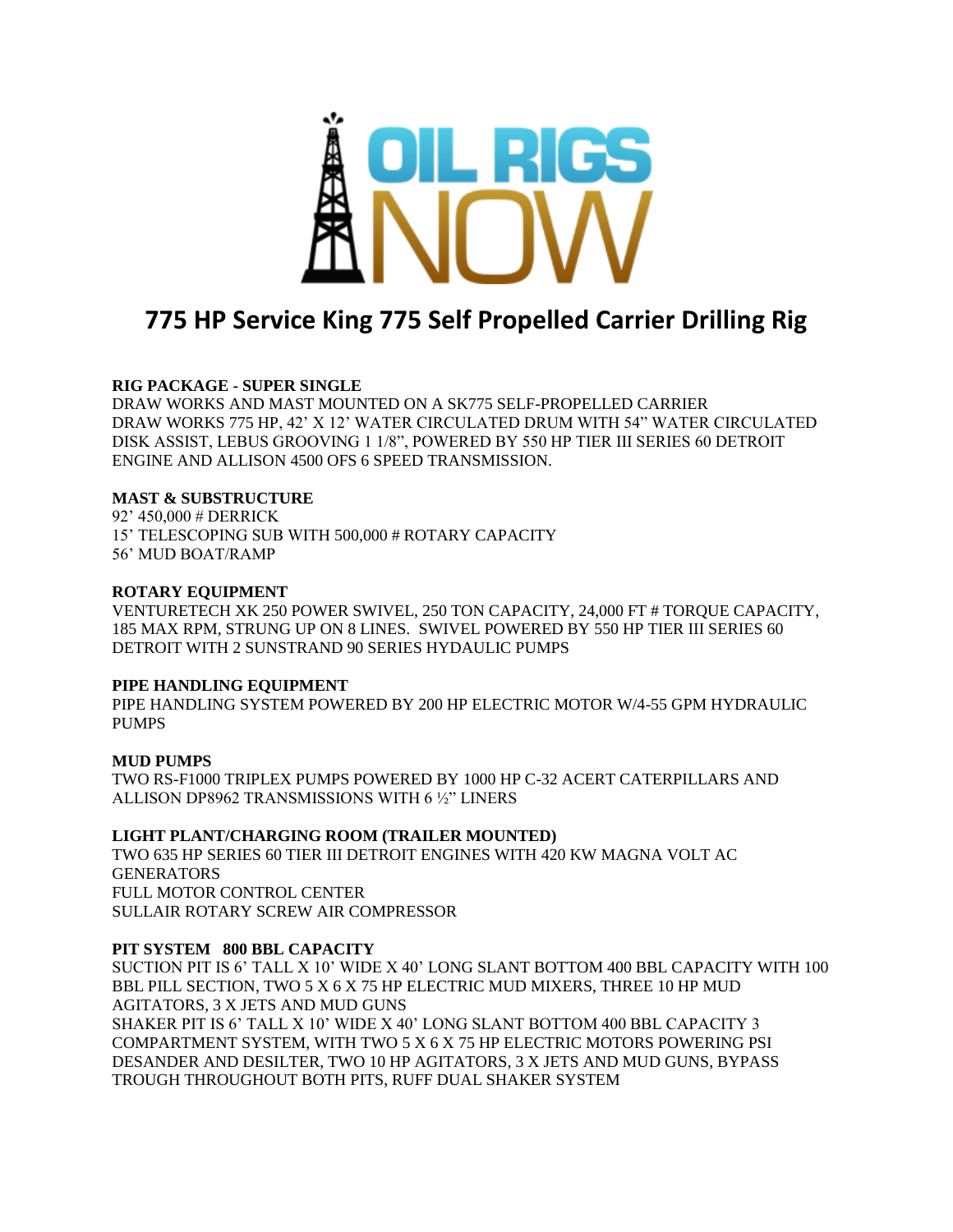## **TOP DOG HOUSE**

25' X 10' X 8' TALL, CLIMATE CONTROLLED WITH ALL DRILLER AND PIPE HANDLER CONTROLS INSIDE, TOTCO GEOLOGRAPH

#### **WATER TANK (TRAILER MOUNTED)**

35' LONG X 10' WIDE X 8' TALL 500 BBL CAPACITY WITH TWO 2 X 3 CENTRIFUGAL WATER PUMPS

#### **BOP/STACK**

ONE 9" X 5K CAMERON TWO STAGE HYDRAULIC BOP WITH 4 ½" AND BLIND RAMS WITH TWO 4 1/16" OUTLETS ONE 9" X 3K CAMERON TYPE 90 AMULAR BOP ONE 9" X 5K SPOOL WITH TWO 4 1/16" SIDE OUTLETS & 4 1/16" 5M GATE VALVES ONE 9" X 11" 5K CHANGEOVER SPOOL WITH TWO 4 1/16" SIDE OUTLETS

#### **ACCUMULATOR/CLOSING UNIT**

CAMERON 4 STATION (BLINDS, PIPE, ANNULAR, CHOKE) ELECTRIC OVER HYDRAULIC, AIR PUMP BACKUP SYSTEM, FOUR BOTTLE NITROGEN BACKUP SYSTEM, REMOTE OPERATING CONSOLE WITH 100' UMBILICAL

## **BREAKOUT TOOL**

APACHE TORQUE CHIEF 90/70, HANDLES 2"-12" TUBULARS, 78,700 FT POUNDS MAKE UP TORQUE AND 93,600 FT POUNDS BREAKOUT FORCE

#### **PARTS ROOM/FUEL TANK/LUBE CENTER (TRAILER MOUNTED)**

42' OVERALL, 25' PARTS HOUSE, 6000 GALLON FUEL TANK, 4 STATION LUBE CENTER WITH 2 ELECTRIC FUEL PUMPS

#### **DRILL PIPE / COLLARS**

10,000' 4 ½" G-105, COATED, RANGE 3 DRILL PIPE W/4 ½" X H CONNECTIONS 14- 6.5" DRILL COLLARS, W/ZIPS, W/4 ½" X H CONNECTIONS

#### **CHOKE MANIFOLD**

ONE 4 1/16" 5M X 2 1/16" 5M CHOKE MANIFOLD WITH BUFFER TANK SKID MOUNTED

## **MISCELLANEOUS EQUIPMENT**

2 SETS OF PIPE RACKS DRILL PIPE/COLLAR SLIPS (AIR OPERATED) 8 5/8" CASING SLIPS 8 5/8" CASING ELEVATORS 60" 150 TON ELEVATOR LINKS HYDRAULIC HOSE CRIMP MACHINE JUNK BOX 2- 40' SUITCASES AND 1- 20' SUITCASE FOR ALL ELECTRIC/HYDRAULIC/WATER LINES ON **GROUND** 1- 650 GPM GORMAN RUPP ELECTRIC RESERVE PIT PUMP CELLAR JET GARDNER DENVER 1FX42 DUPLEX WATER TRANSFER PUMP PASON AUTO DRILLER, PIT VOLUME TOTALIZOR, DHC, TPC ALL APPLICABLE CHANGEOVER, BIT & SAVER SUBS FOREMOST INDUSTRIES FLOATING CUSHION SUB 4 ½" X H DRILL STRING SAFETY VALVE TRAILER MOUNTED WIRELINE MACHINE W/DIESEL MOTOR